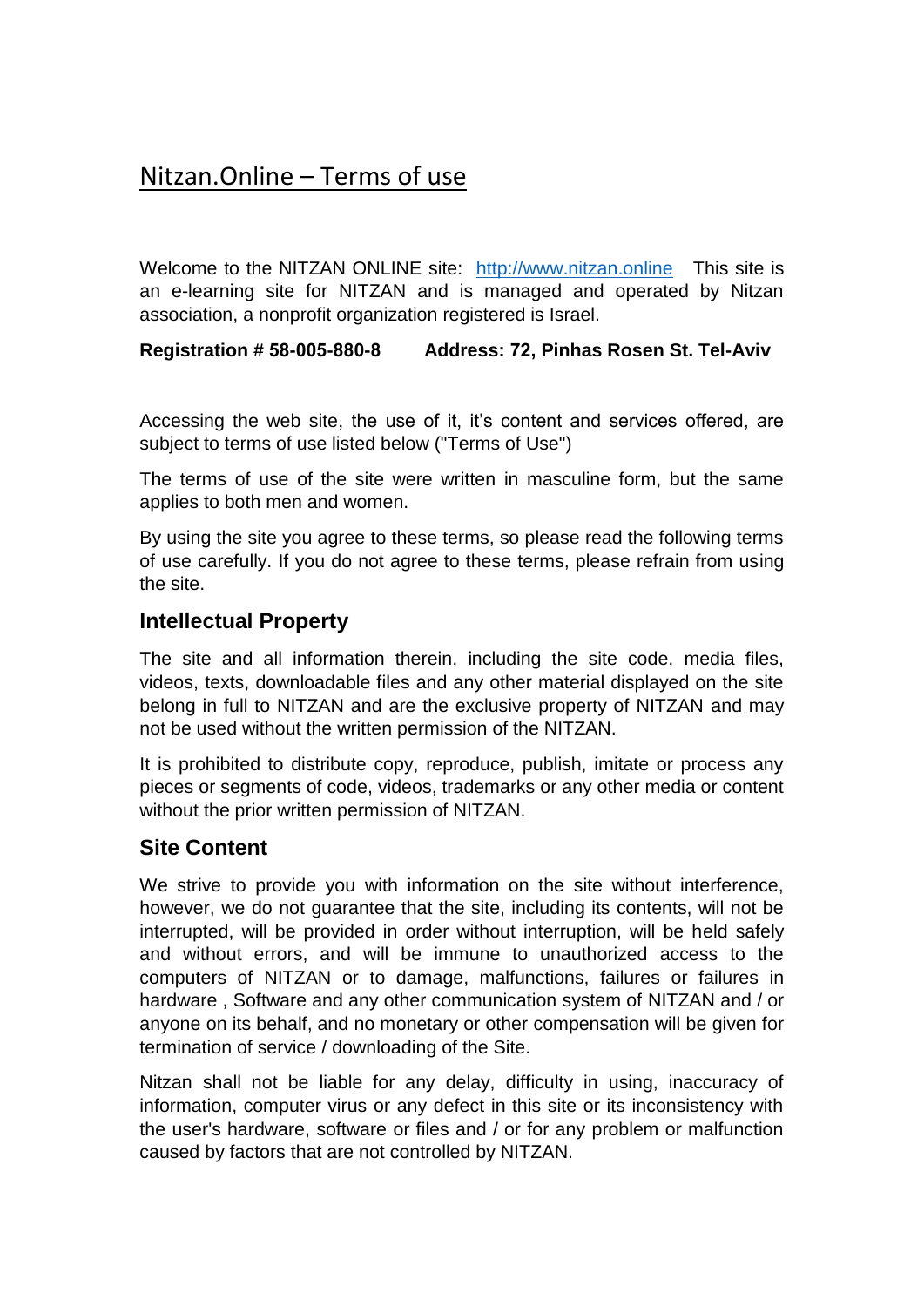The site contains links to various pages, websites and content on the Internet. The fact that NITZAN links to them does not imply the consent of NITZAN to their content and does not constitute a guarantee of their reliability, updating, legality or the content owner's practice In the area of privacy or in any other aspect related to their operation.

NITZAN is not responsible for the protection of the copyrights or rights of third parties on the sites to which it allows linking from this site. You may find that you object to the contents contained in links or believe that such content is outrageous, annoying, inappropriate, illegal or immoral. The Association is not responsible for the contents to which the links lead, is not responsible for any result caused by the use of such contents and / or reliance on them and will not bear any responsibility for any damage caused to you or any third party as a result of the use of links or content as aforesaid.

## **Managing users and site visitors**

The site administrators reserve the right to block any user, either by blocking the IP address of the computer, MACID address of his computer or even according to the country of origin without having to provide an excuse acceptable to the surfer.

We will do our best to protect the privacy of subscribers. However, in cases where a third party will access information, it is hereby agreed that , browser users and members of the Site shall have no claim, claim or demand against NITZAN.

## **Full Disclosure**

"Cookies" may be used on this site (especially for subscribers) as well as internal statistical interfaces to maintain anonymous statistical documentation of browsers and analysis of browsing traffic, site browsing habits and analysis of clicks and time of stay.

At any time, and apart from registered members and NITZAN staff members who are identified with their personal details, the information is completely anonymous and does not contain the browser's name or any other identifiable information.

The use of this site with all its contents and services downloads of files, media; such as pictures and videos. The various content offered, may change from time to time or depending on the type of content.

NITZAN reserves the right to update the terms of use presented herewith from time to time without notice or special mention on the various site channels